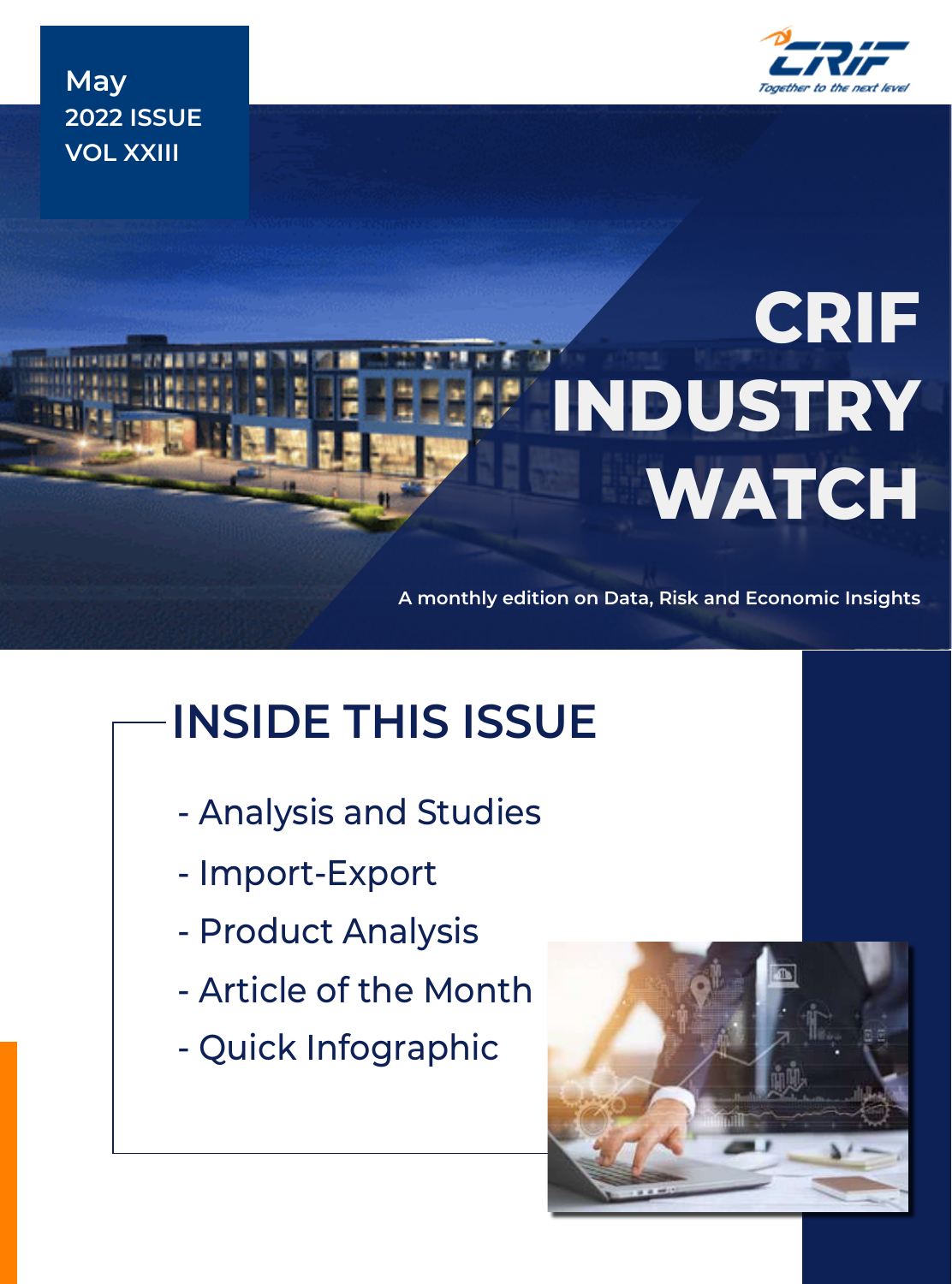### **Analysis and Studies**

**CRIF AG Study: Switzerland, slight decline in the rate of defaulting debtors to 6.33%**



**Number of defaulting debtors in Switzerland has dropped, from 559,985 in January 2021 to 553,344**

### **Slight decline in the rate of defaulting debtors**

The CRIF rate of defaulting debtors amounts to 6.33% of all private individuals in Switzerland. This represents a slightly lower value than in January 2021, when it was 6.45%. The actual number of defaulting debtors in Switzerland has dropped, from 559,985 in January 2021 to 553,344 currently.

### **High rates of defaulting debtors in western Switzerland, Basel Stadt and Ticino**

In some cantons, the rate of defaulting debtors has either improved slightly or has remained at the same level as last year. However, some differences do exist between the various regions. Western Switzerland and Ticino have higher rates of defaulting debtors than the remainder of Switzerland. For example, the Canton of Neuchâtel reports the highest rate of defaulting debtors, at 10.5%, followed by Geneva, at 9.9%; Basel-Stadt (8.4%); Vaud (8.1%); and Solothurn and Ticino at 7.8% each.

### **Appenzell Innerrhoden has the best payers**

The Canton of Appenzell Innerrhoden is home to the best payers in Switzerland, with the lowest rate of defaulting debtors (1.6%). In central Switzerland, the Cantons of Zug, Uri, Obwalden and Nidwalden also report low rates of defaulting debtors.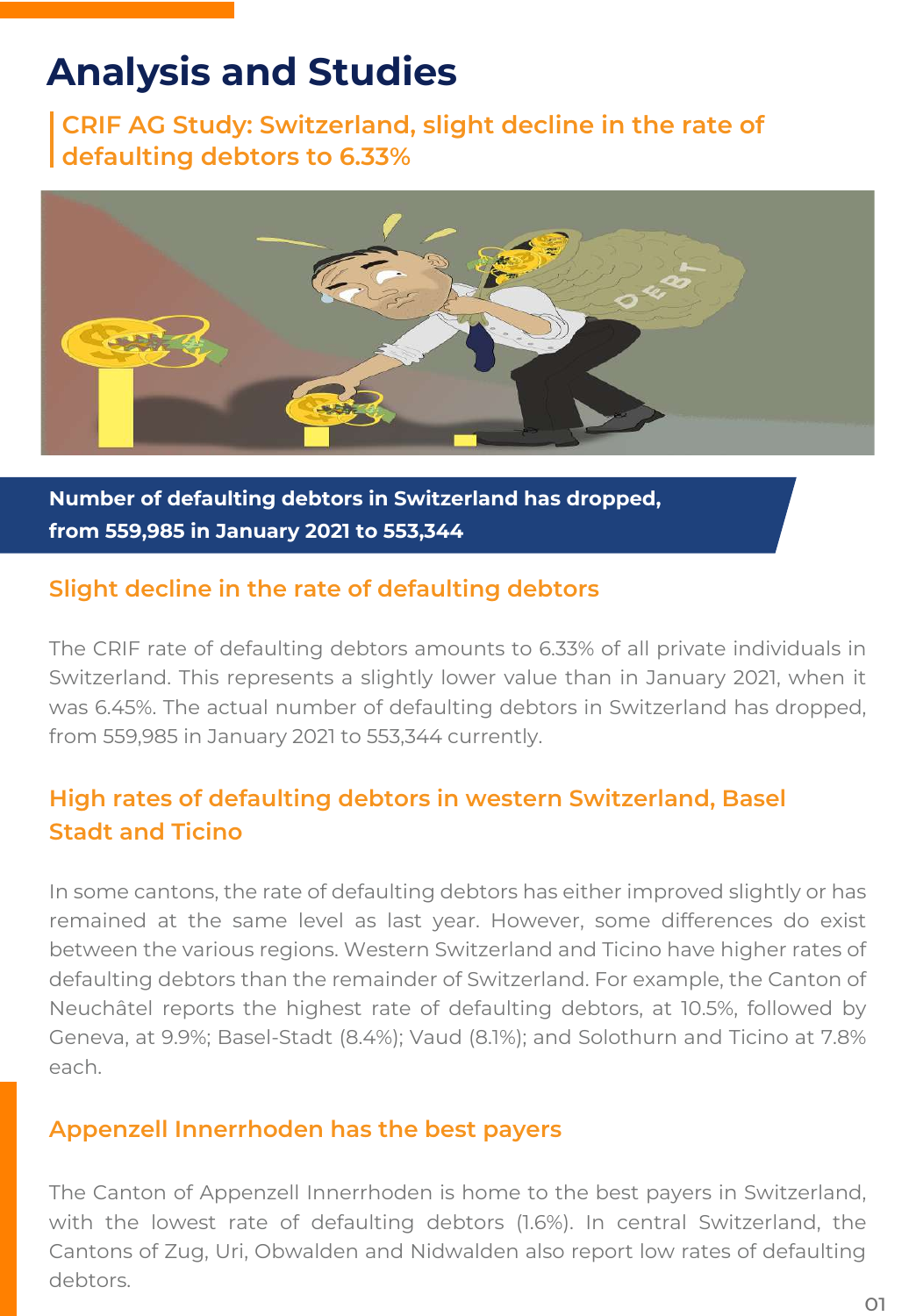### **CRIF rate of defaulting debtors**

The CRIF rate of defaulting debtors is calculated on the basis of all those private individuals who are involved in debt enforcement proceedings following requests for continuation of enforcement demands, bankruptcies and loss certificates. In addition, CRIF also consolidates and includes the payment records of over 10,000 businesses across the whole of Switzerland.

This survey was carried out on 31st January 2022

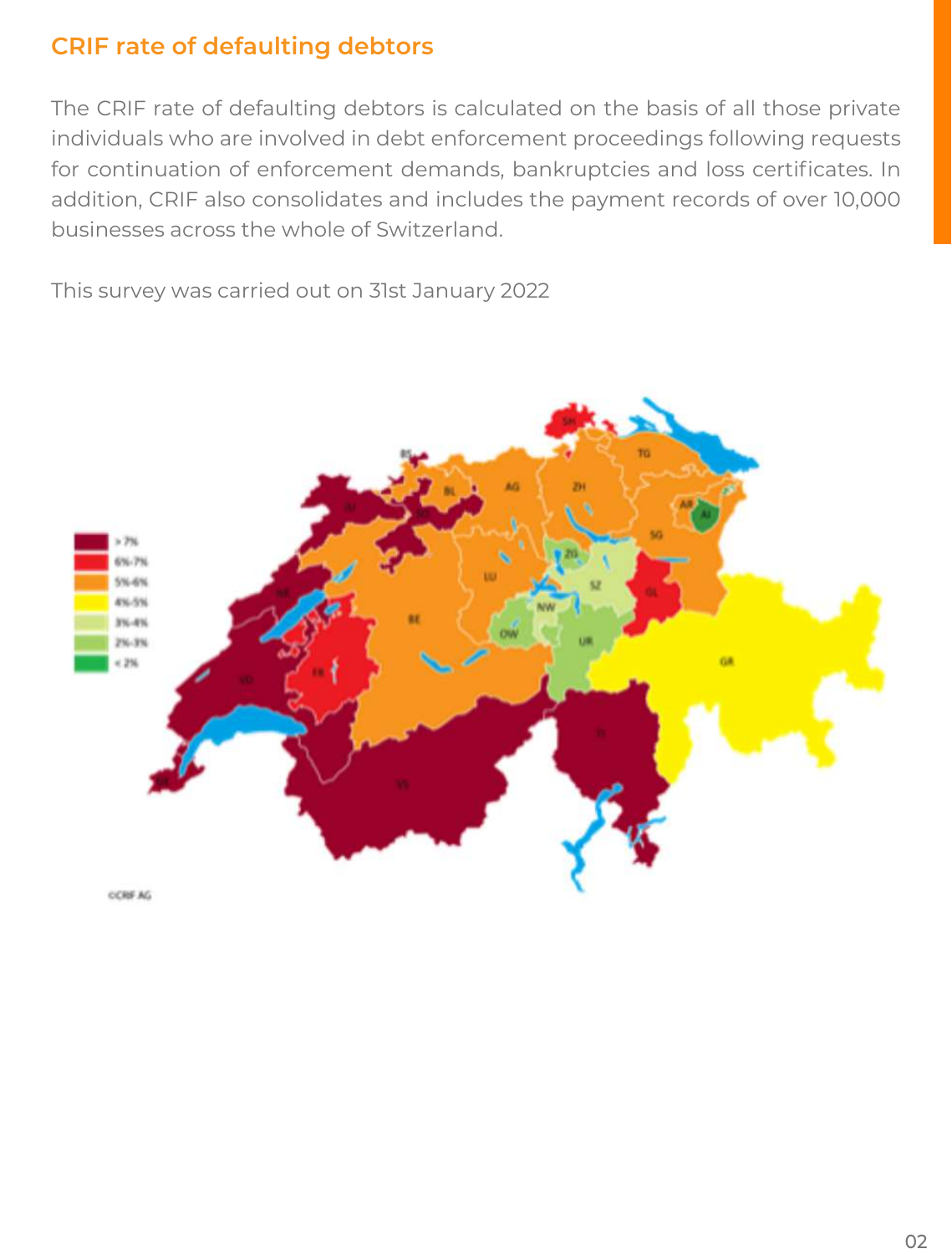### **Export Import**

### **| Electricity: Top Exporters/Importers**



#### **Germany is the world's largest exporter of electricity**

### **Top Exporters/Importers**

**Germany** is the world's largest exporter of electricity. In 2019, it accounted for 11.4 percent of total electricity exports, valuing at some 3.8 billion U.S. dollars.

The others top exporters are, or at least were in 2020: **France (\$2.52B), Laos (\$1.93B), Canada (\$1.91B), and Paraguay (\$1.73B).** 

Instead in 2020, the top importers of Electricity were Italy (\$2.23B), United States (\$2.01B), Germany (\$1.99B), Thailand (\$1.76B), and Brazil (\$1.5B).

In 2018 the average tariff for Electricity was 2.05%

### **Difference between producers and exporters**

Interestingly, none of the top **producers** of electricity at a global level appears as one of the exporters. In fact, the top producers are:

- $\bullet$  China 7,503 TWh
- $\bullet$  US 4,401 TWh
- $\bullet$  India 1,559 TWh
- Russia 1,118 TWh
- $\bullet$  Japan 1,036 TWh

China is by far the world's largest producer of electricity. Not casually, China has ramped up its share in renewable energy sources over the past few years and currently holds the largest share of wind and solar power technologies.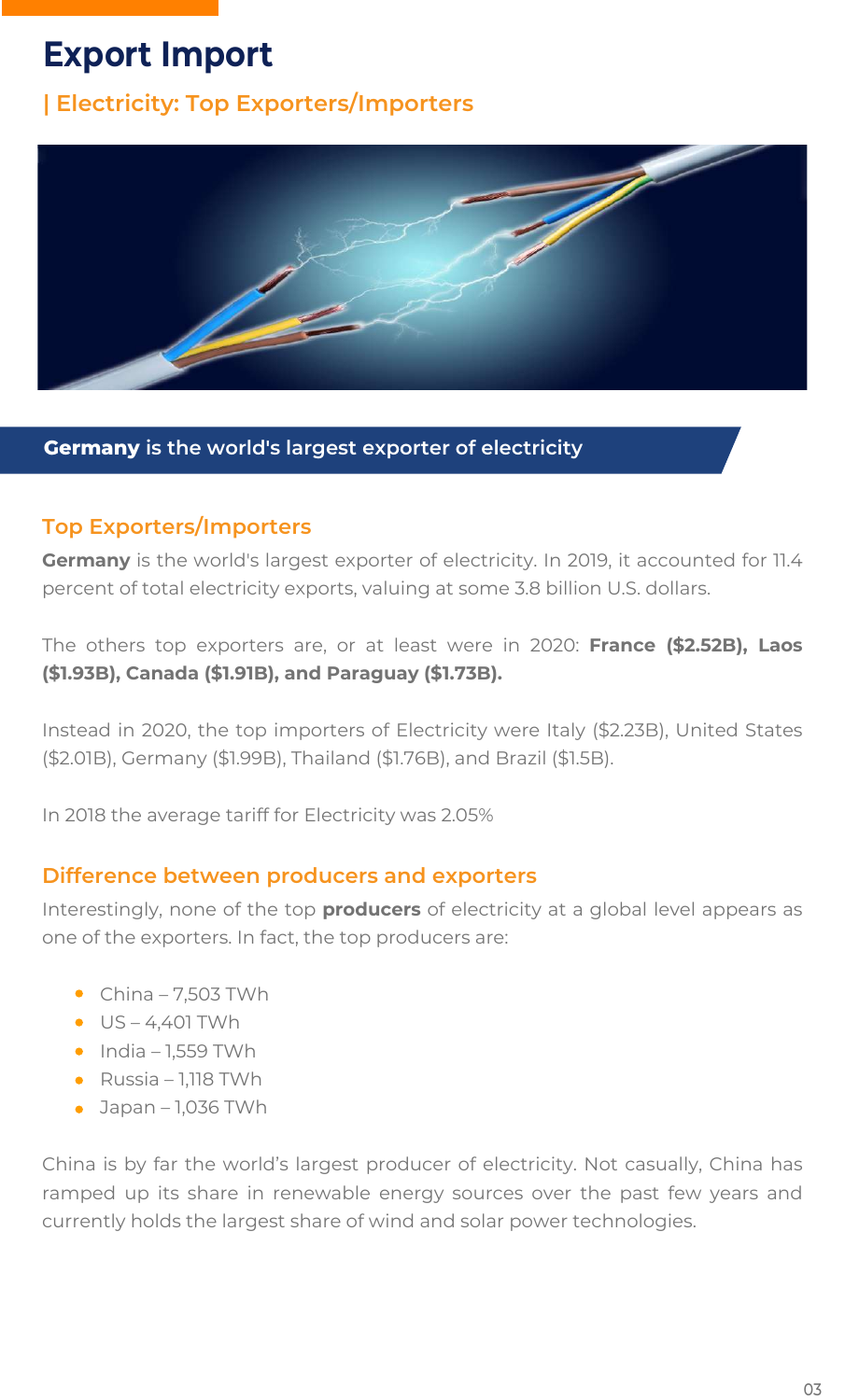### **Product Analysis**

### **| Sunglasses: A quick look at the market**



**The sunglasses market is estimated to reach \$18,164 million by 2027**

#### **Some data about trade**

In 2020, Sunglasses had a total trade of \$5.05B. Between 2019 and 2020 the exports of this good decreased by -24.8%, from \$6.71B to \$5.05B.

In 2020 the top exporters of *Sunglasses* were Italy (\$2.05B), China (\$1.48B), United States (\$294M), Germany (\$173M), and France (\$144M).

In 2020 the top importers of *Sunglasses* were United States (\$1.19B), Italy (\$374M), Germany (\$340M), France (\$333M), and Hong Kong (\$230M).

In 2018 the average tariff for *Sunglasses* was 10.3%.

#### **Expectations about the future**

The sunglasses market is estimated to reach \$18,164 million by 2027, registering a CAGR of 4.2% from 2021 to 2027 (Alliedmarketresearch.com).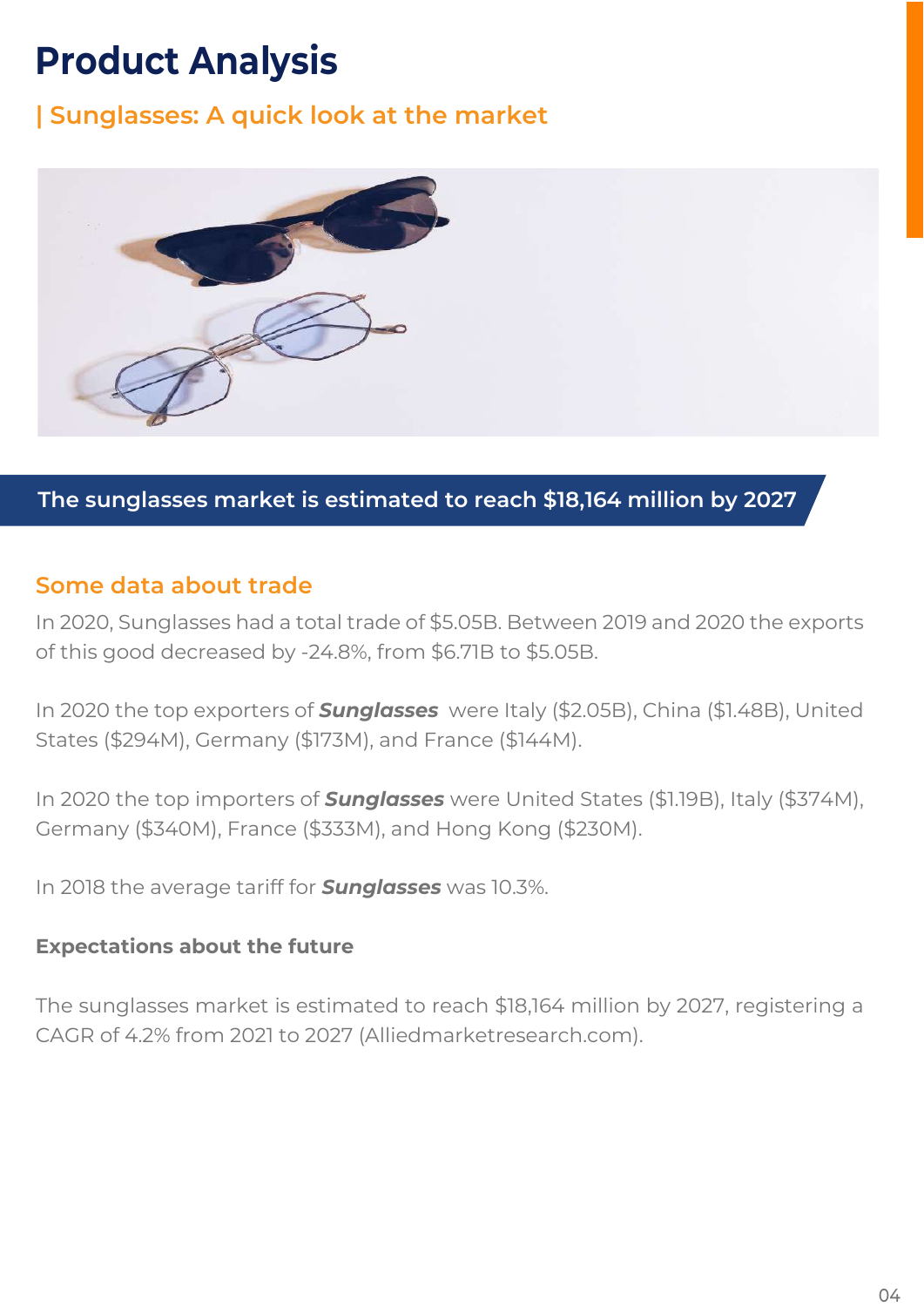### **Article of the Month**

### **An overview on United Arab Emirates**

#### **Dubai is the second largest emirate with an area of 4,114sq. km**

The United Arab Emirates (UAE) is in the Southeast of the Arabian Peninsula. In December 1971, it became a federation of six emirates - Abu Dhabi, Dubai, Sharjah, Ajman, Umm Al-Quwain, and Fujairah, while the seventh emirate, Ras Al Khaimah, joined the federation one year later. The capital city is Abu Dhabi, the largest and wealthiest of the seven emirates.

Since its formation, the UAE has undergone a rapid development and thanks to the discovery of oil and natural gas, both on land and in the sea, the country moved from an economy dependent on pearl diving, fishing and agriculture, to an economy based on natural resources. Today, the UAE has moved again into a diversified economy based on internationally-emerging expertise and future renewable and nuclear energy. The UAE has also become one of the most important financial and economic centers of the world and it is the Middle East's second largest economy, after Saudi Arabia.

The UAE has six per cent of the world's oil reserves and the seventh largest natural gas reserves. In the medium term, oil and gas will continue to sustain the country's economy. However, as mentioned above, important diversification steps have already been taken, with approximately 70 per cent of GDP now generated by sectors other than oil and gas.

Abu Dhabi is the largest emirate in the United Arab Emirates, occupying 84 per cent of the national territory. It has 200 islands and a long coastline stretching 700km. Abu Dhabi, which has the largest majority of oil and gas reserves in the federation, has significantly invested in aerospace, nuclear energy, defense, information technology, petrochemical and clean-tech industries.

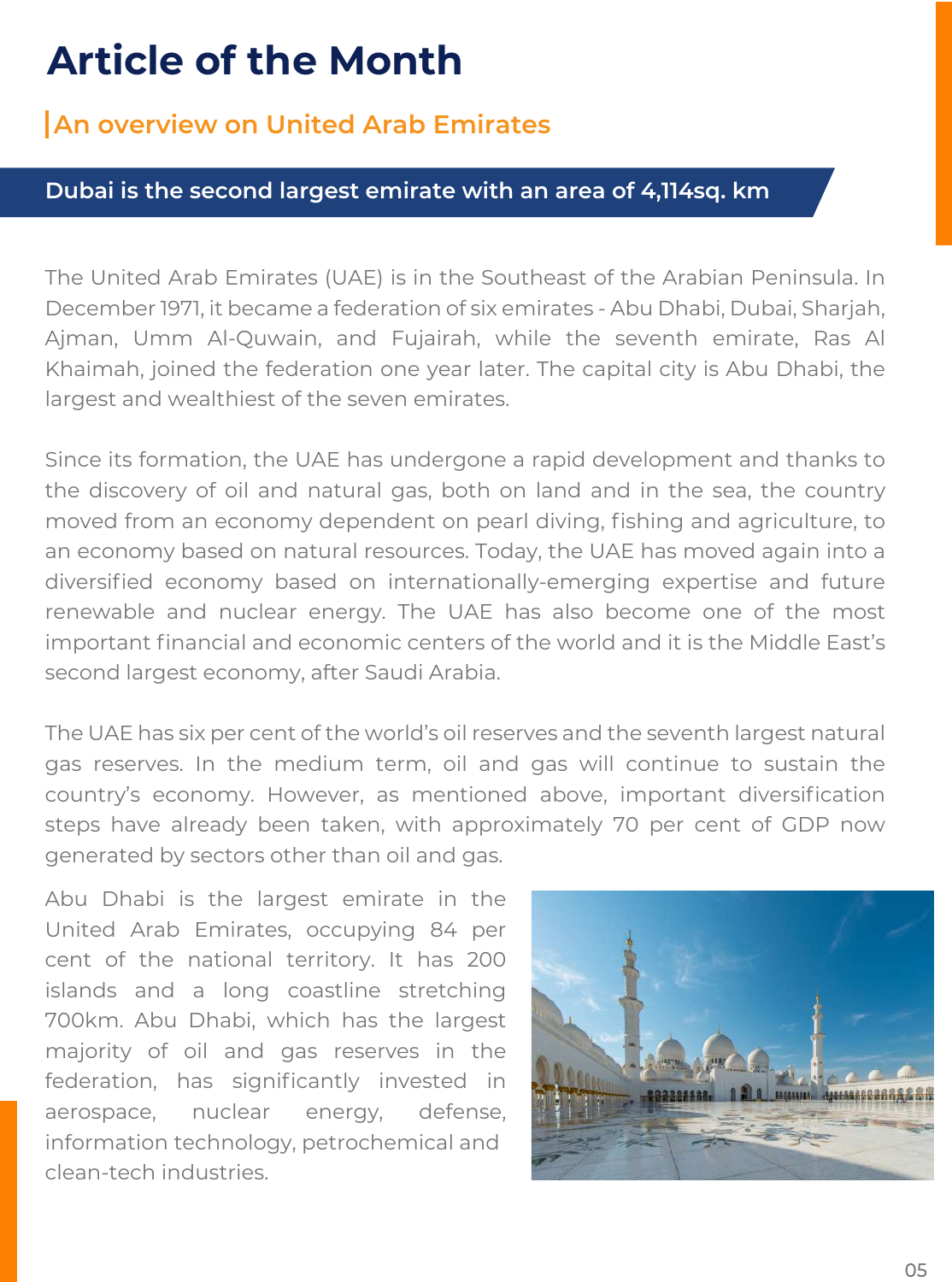Outside Abu Dhabi it has created a zero-carbon city, Masdar. Abu Dhabi is also investing in educational institutions, and cultural and sports attractions (Formula One racing track, Ferrari theme park, and the Louvre Abu Dhabi) to boost tourism.



Dubai is the second largest emirate with an area of 4,114sq. km. Dubai has also diversified into the exhibitions, events, ICT, re-export and financial sectors. It also has developed luxury hotels, large port facilities (including Jebel Ali) and a range of free trade zones to attract both manufacturing and services industries.

The UAE government has invested in job creation and infrastructure expansion, including the preparation of the world expo in Dubai which was postponed to October 2021 due to the Covid 19 pandemic.



The UAE population of approximately 11 million depends mainly on its expatriate workforce, which makes up about 88 per cent of the population. The UAE is also opening up utilities to greater private sector involvement. Several free trade zones across the country attract foreign investors, by offering full ownership and zero taxes.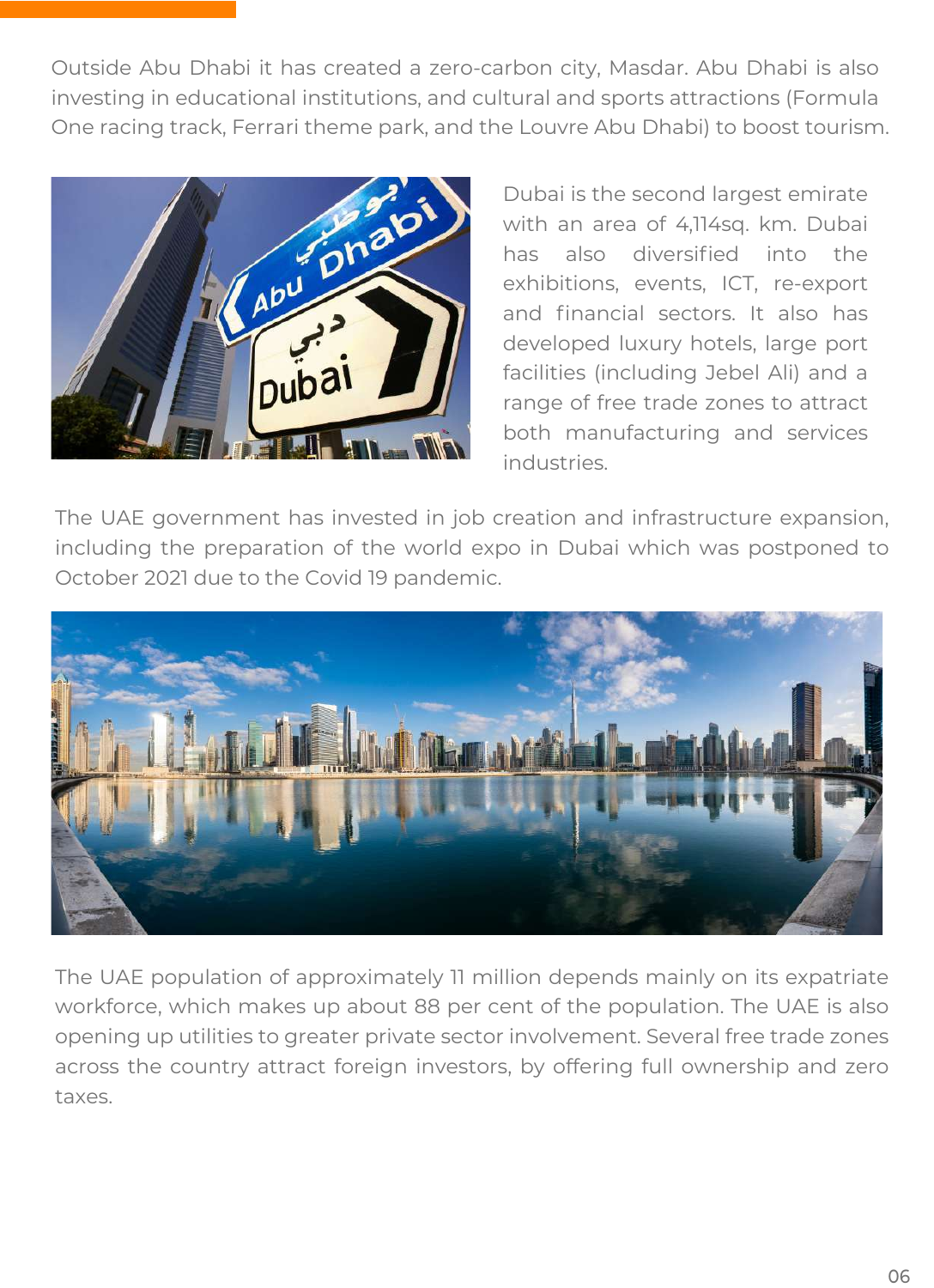The COVID-19 pandemic has had a significant impact on the UAE's economy, but in 2021, the UAE's economy recovered from the deep but temporary recession and the country promptly put in place supportive measures to mitigate the effects of the crisis. The successful vaccination program boosted domestic consumption, and the construction and tourism sectors were stimulated by activities related to Dubai Expo.

Let's have a more in depth look at the economic sectors.

UAE's position is not favorable for agriculture and according to the latest information from the World Bank, agriculture contributes only to 0.9% of GDP and employs 1% of the local workforce. As a consequence, 85% of UAE's food is imported. Fishing and date-growing are the main activities of the sector which was the most resilient to the COVID-19 pandemic.

Manufacturing has seen an important growth in the last years, especially in metal processing, furniture, industrial preparation of food stuffs, aluminium production, construction materials, fertilizers, petrochemicals, fiberglass and real estate. Industry now represents approximately 41% of GDP and employs 34% of the workforce.

The portion of GDP from oil and gas sector has slowly diminished (30% of GDP according to latest estimates) due to the successful diversification policy. The United Arab Emirates is the world's 8th largest oil producer with significant reserves. Its oil and gas reserves are estimated to last approximately 100 years at the current rate of consumption. Also this sector has suffered from the consequences of the COVID-19 pandemic, but it is expected to recover in 2022.

The tertiary sector contributes 58.2% of GDP and employs 64% of the workforce. The main subsectors are international trade, air transport, financial activities and tourism. The travel and tourism sector, in particular, has a total contribution of around 12% of GDP, mainly driven by the emirate of Dubai (UAE Official Portal). Due to the COVID-19 pandemic, this sector contracted in 2020, as tourism, international transport and trade decreased sharply. The lifting of lockdown measures and the Dubai Expo to be held from October 2021 to March 2022 have stimulated the sector in 2022.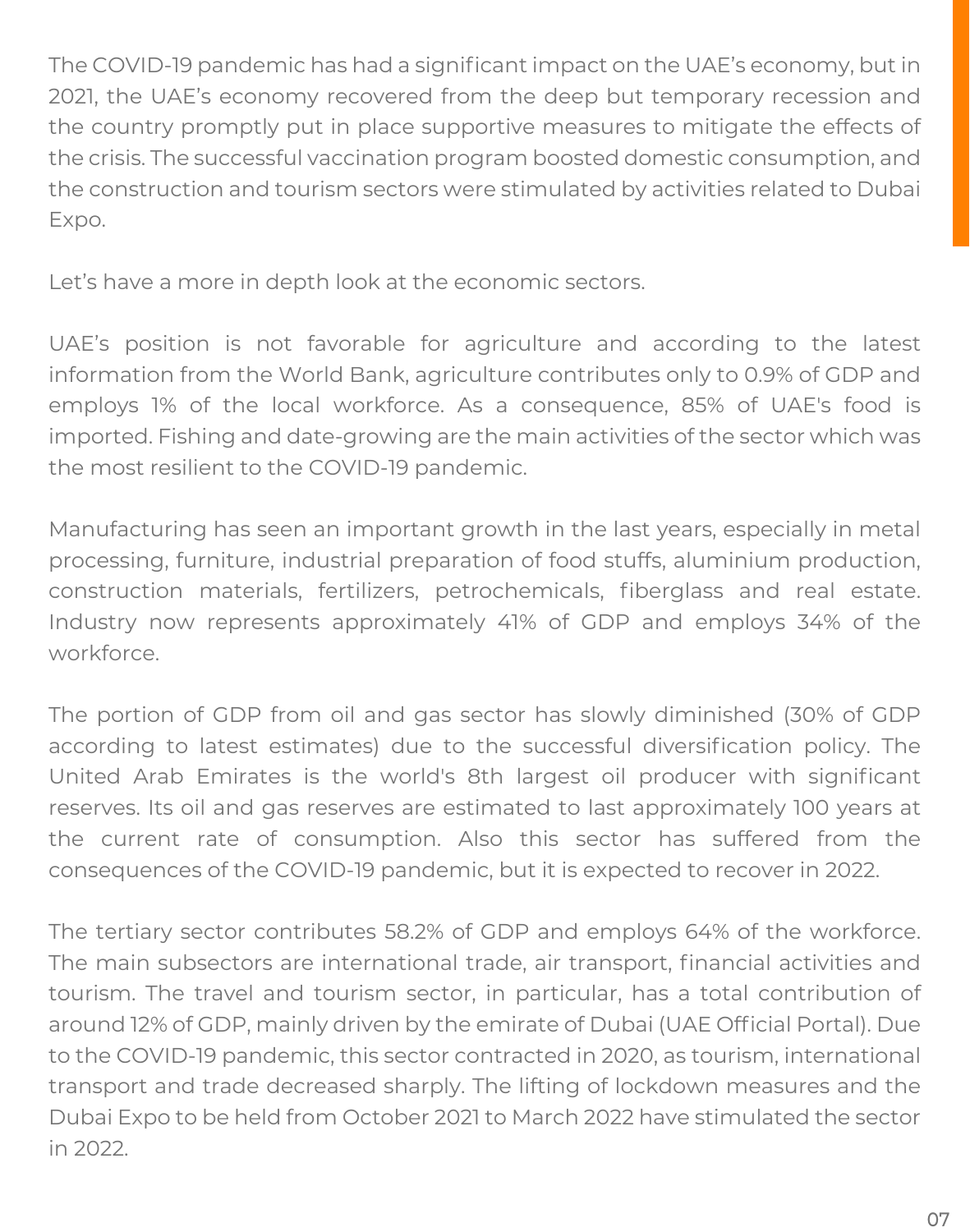

The United Arab Emirates is among the world's most dynamic markets in terms of foreign trade and is one of the world's top 20 largest exporters and importers of commodities and the largest trading nation of the Middle East. Oil products are by far the largest item of exports (the country is the world's 5th oil exporter), followed by radio-telephony transmission tools, gold, jewelry and diamonds.

Petroleum oils and gold are also among major imports, along with radio-telephony transmission tools, jewelry, transport equipment (mostly cars), diamonds, machinery and foodstuffs. Due to the COVID-19 pandemic, the volume of trade dropped sharply in 2020, but recovered in 2021. According to IMF estimates, the volume of exports of goods and services increased by 2.2% compared to 2020, while the volume of imports increased by 1.1%. The IMF forecast a rebound in the volume of trade in 2022, with exports increasing by 4.5% and imports by 5.3%.

Saudi Arabia is the top destination of Emirati exports, followed by Iraq, India, Switzerland, Oman and China, Kuwait, Turkey, Italy and US. China, the United States, India, Japan and Germany, Saudi Arabia, Vietnam, UK are among United Arab Emirates' main suppliers of goods and services. The recent UAE-Israel normalization deal, which comprises trade and technology cooperation and allows UAE oil to be sent directly to Europe via an Israeli pipeline, will positively impact trade.

UAE is an ideal place for foreign investor thanks to all the government incentives and facilitations. However, these facilitations also include poor company information disclosure requirements.That means that it is difficult to get business information on UAE companies and only the most reliable business local providers like can help you to retrieve valuable information. On SkyMinder you can access the best local provider in the UAE giving you an excellent support in retrieving information on your commercial partners.

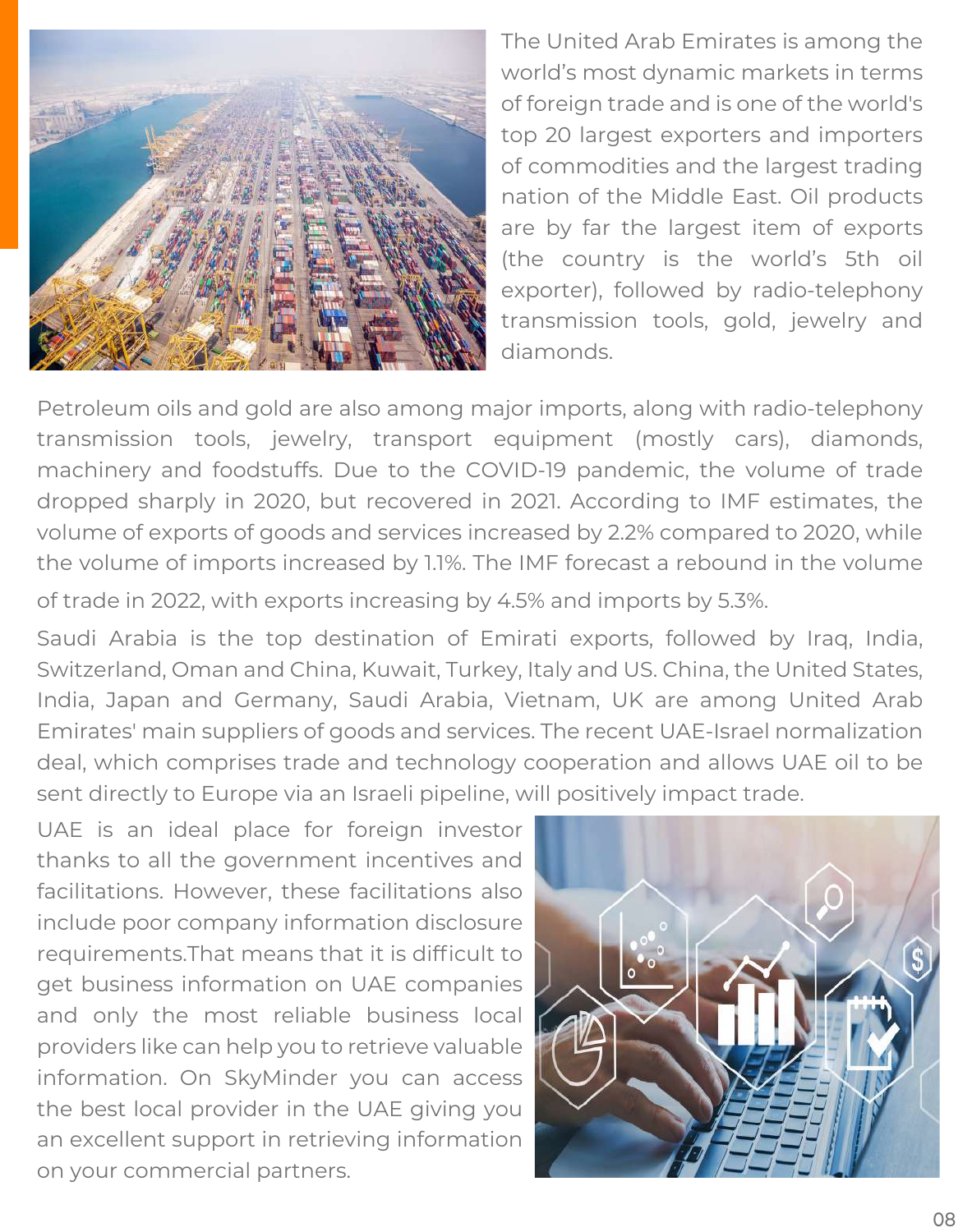The main sources used by our local provider to compile reports are the following ones:

- 1) Official company registries Economic Development Departments
- 2) Freezone Registries
- 3) Federal Tax Authority
- 4) Chamber of Commerce
- 5) Ministry of Human Resource & Emiratization
- 6) Primary contact with Subject Company

Regarding the Free Trade Zones, in the UAE there are more than 40 Free Trade Zones and company incorporated in these zones are not obliged to publicly disclose anything, except for the company name. A free zone is a designated area within the country in which businesses are subject to minimal or no taxation in order to boost economic activity. Free zones that are trade specific are allowed to receive, handle, manufacture, process, or re-export goods without the intervention of customs authorities. In the UAE, free zones may be industry specific or may be attached to a port. Therefore, the business activities for a free zone registered company are confined to the type of free zone in which the company has been set up. For example, a business set up in Dubai Internet City, one of the emirate's leading technology hubs will need to restrict its activities to technology based activities. Companies set up in free zones are treated as offshore companies. Free zones are best suited to companies that intend to use the UAE for regional manufacturing or as a distribution base with the bulk of their business outside the UAE.

A free zone company is restricted to conducting its business within the free zone itself, and cannot expand into other markets within the UAE. They can undertake local business only through appointed local distributors. Custom duty of 5% is applicable to all goods brought in for the local business. This is a huge restriction particularly if the business intent is to service the entire UAE market. Since companies based in Free Trade Zones are not obliged to publicly disclose any data, the primary contact with Subject Company for these companies is very important in order to get information.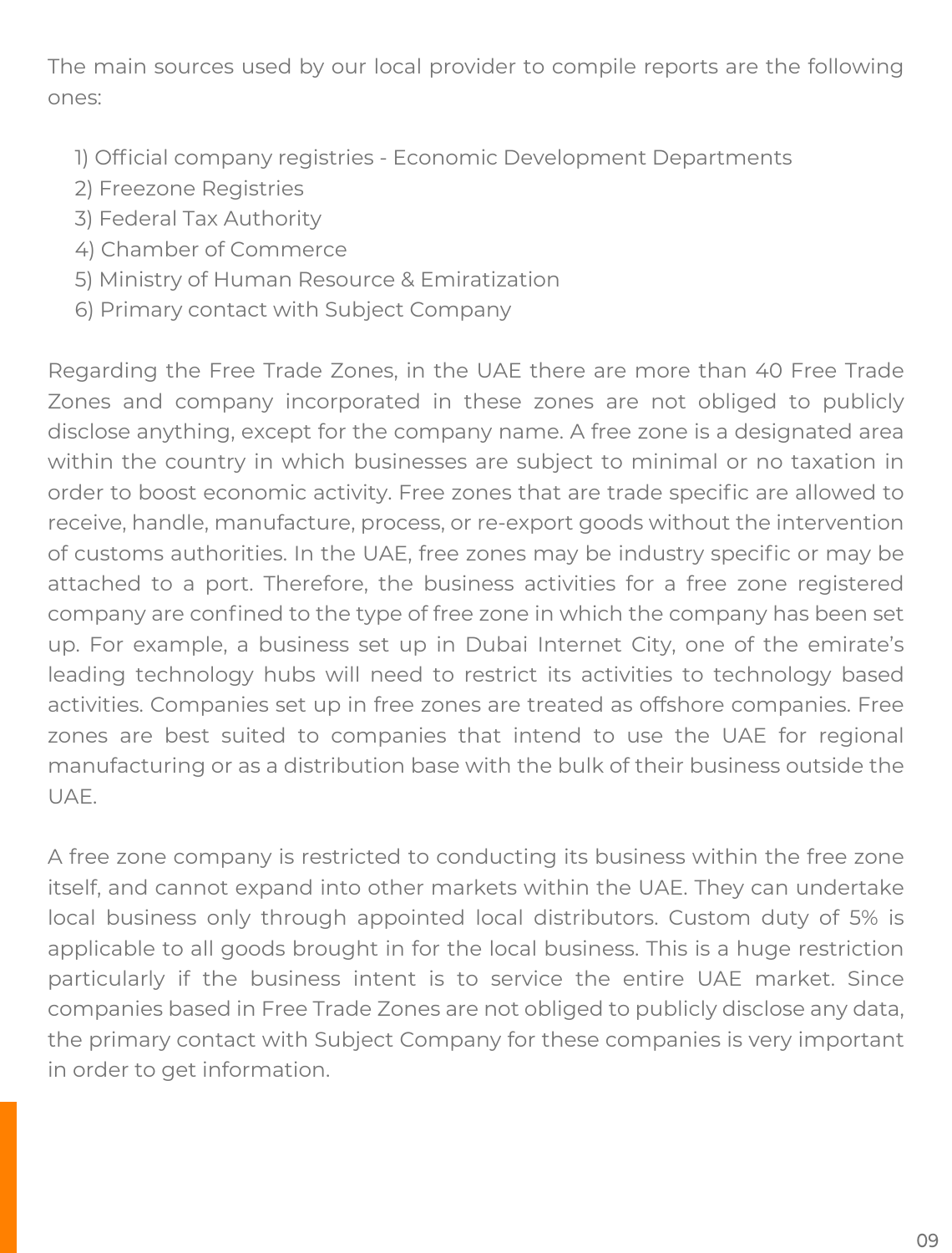One of the most complete products available on SkyMinder is the Full Reports. The details usually included in SkyMinder Full Reports are the following ones:

- **Identification and contact details**
- **•** Company registry information
- **•** Management
- **•** Ownership and related companies
- **•** Company activity and operation
- Purchase, sales, payment terms
- Import/export, supplier/customer details
- **•** Credit rating and credit limit
- **•** Litigation check
- **Compliance check**
- Bank details
- Auditors/solicitors and investigation comments



Of course the single availability strictly depends on the area of incorporation, the type of company and the cooperation of the company to disclose its data. In addition to the Full Report including all complete details on UAE companies, on SkyMinder it is possible to order other type of reports depending on your specific needs:

- Verification Report focusing on the shareholding structure of a company.
- Patent Due Diligence Report: a report with an in-depth analysis of the patents owned by a company
- Cyber Risk Report: thanks to the test performed to a company website and related domains and emails, you can understand in advance if a partner or potential partner is vulnerable to a cyber-attack.
- Due Diligence Field Visit Report: this report is compiled after visiting the company and usually includes pictures of the premises.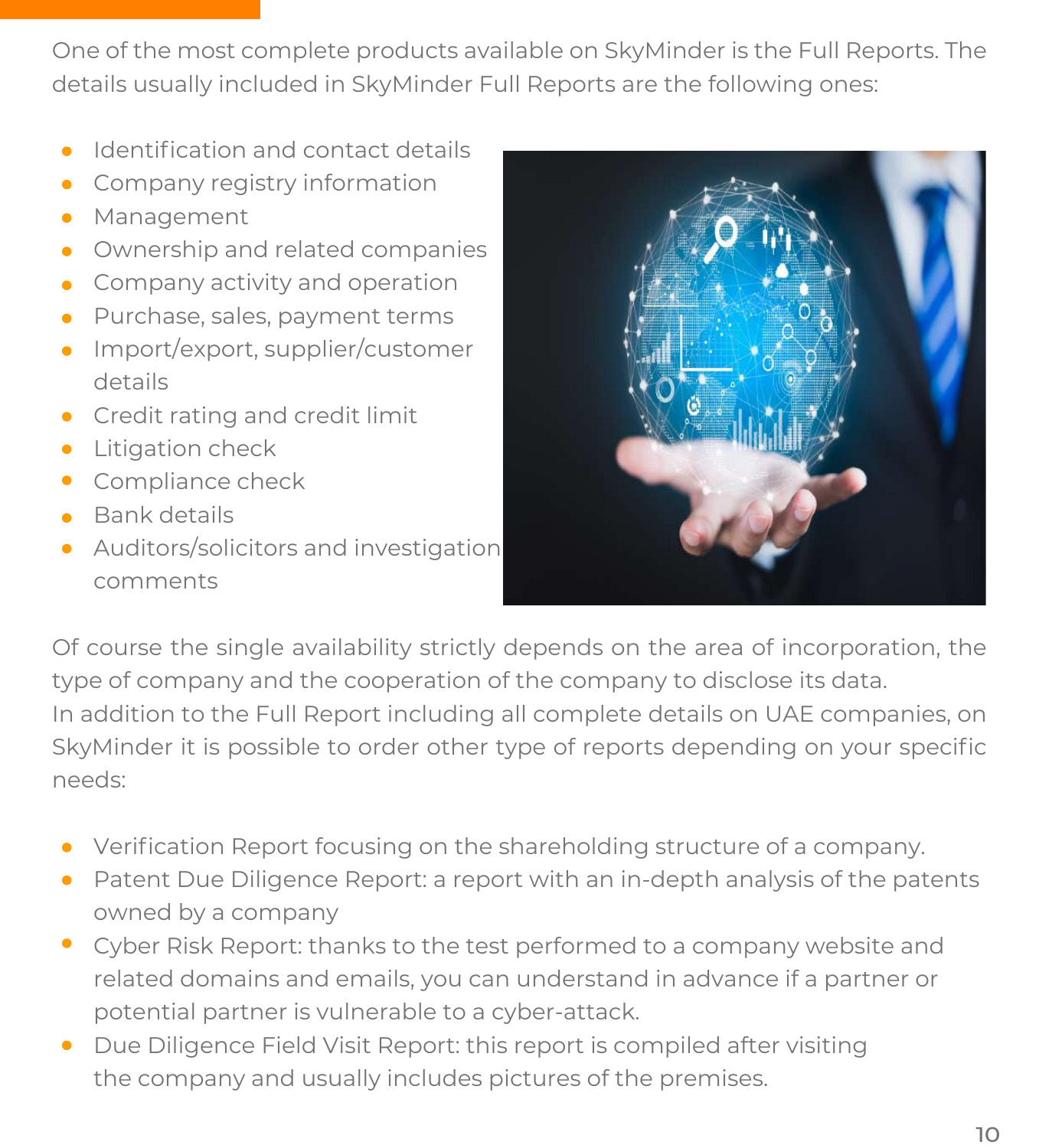## **Quick Infographic**

### **CRIF's Vendor Evaluation Report and It's Benefits**

Vendor evaluation or vendor assessment is the process businesses use to determine whether their list of prospective vendors and suppliers can meet their organizational standards and comply with the rules of the contract. The intent is to secure a low-risk and best possible vendor-supplier portfolio. The benefits of the vendor risk assessment process, which far exceed the challenges of setting it up, including finding low-risk sources for high-quality goods and services, as well as the development of mutually beneficial, long-term business relationships.



### What is **Vendor Evaluation**, and what are its benefits?



Do you have the following questions?



### It is time to get your due diligence with **CRIF Business Information Report.**

Onboard suppliers and vendors who ensure compliance with all laws, regulations and standards that apply to your business framework.

Here are the major benefits of getting your vendors evaluated with **CRIF Due Diligence:** 



Establish authenticity and understand the background



of your vendors



Assess vendors' capability to reduce your operational costs



Establish credibility for a smooth supply chain and agile business framework



Build trustworthy relationships to encourage collaborative business growth



Onboard vendors who match your values and eliminate risks of fraud

Get your vendor due diligence with **CRIF Business Information Report**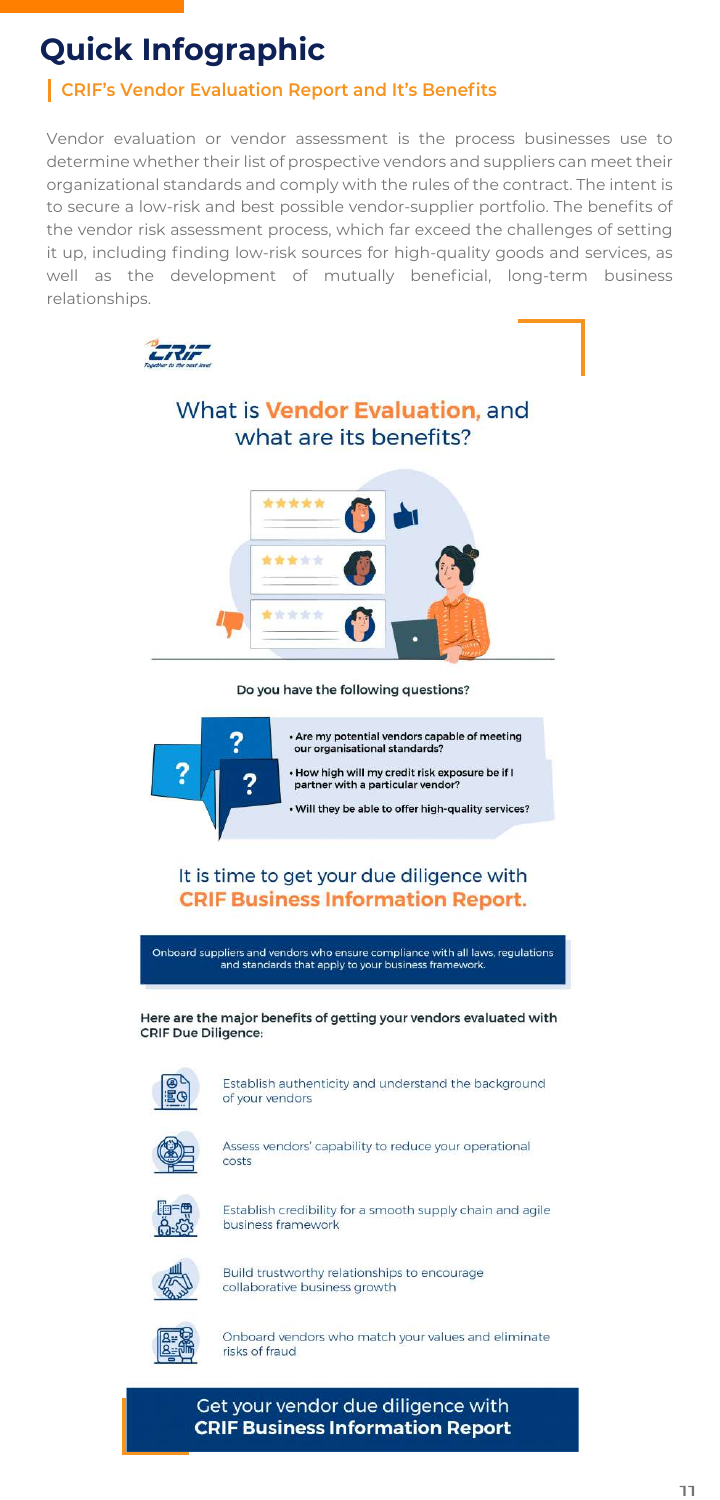### **About CRIF India**

CRIF India is one of India's leading provider of Credit Information, Business Information, Analytics, Scoring, Credit Management and Decisions Solutions.

CRIF's Business Information Report, commonly known as the BIR Report, is a new way of thinking about data and information and how they are linked to each other. Available in 230 countries and territories, CRIF'S Business Information Report contains up to date information collected from various data sources. The report helps in determining a company's profitability, financial trends, and risk. It also provides an in-depth profile of a company, including financial information, legal cases, history of business, ownership details, operational information, and details on related firms and special events that occurred in the past involving company management. It's an industry standard for evaluating both new and existing credit relationships, especially medium-to-high risk accounts. Additionally, it supports a company's other efforts, like marketing and purchasing.

### **Domestic Reports** -BIR Lite -BIR Standard -BIR Plus **Cross- Border (International) Reports** - Credit Reports on Overseas Clients - SKYMINDER Online Platform **Due Diligence Supplier & Vendor Evaluation Dealership Evaluation** Business Information Reports (BIR) offerings **Distributer Assessment Patent Due Diligence Report**

### **CRIF India's Business Information Offerings**

**Cyber Risk Assesment**